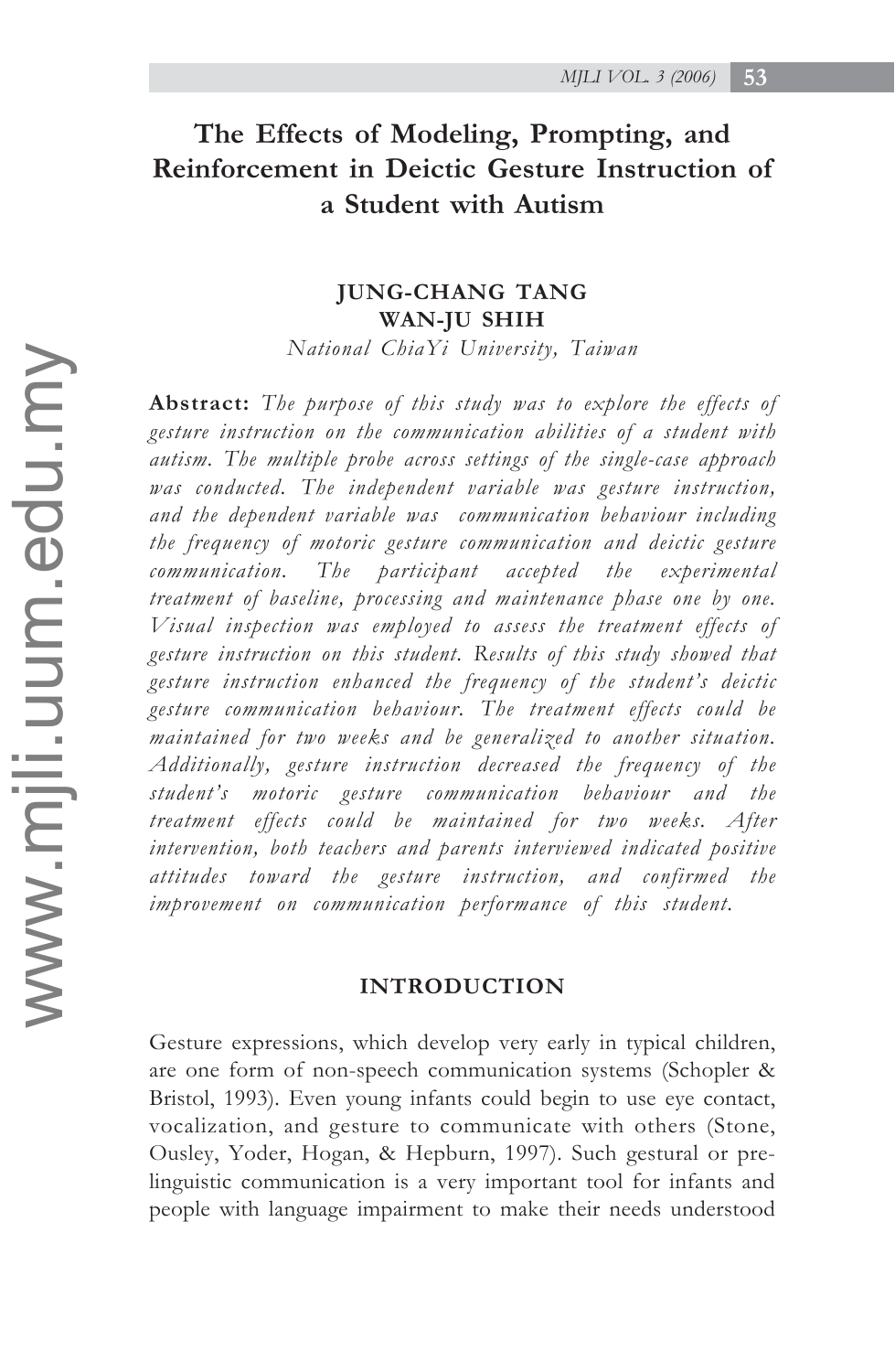before developing speech (Rosenquest, 2003). However, people with autism usually do not know how to use this form of communication to interact with others. Approximately 50% of children diagnosed with autism fail to develop such a mode of communication (Keen, Sigafoos, & Woodyatt, 2005). One possible reason might be that they have difficulty in learning such deictic gestural forms through observation and imitation (Smith & Bryson, 1998). This deficit in imitation skills may contribute to the difficulties individuals with autism have in using deictic gestural communication (Wetherby & Prutting, 1984). Thus, even though they have difficulty speaking, rarely do they use functional gesture as an alternate means of communication (Wetherby & Prutting, 1984). Because gestural behaviour plays an important role in the establishment and maintenance of social interactions, difficulties in this area might contribute to the difficulties individuals with autism have during social interactions (Garfin & Lord, 1986; Koegel & Frea, 1993). Therefore, teaching children with autism without speech alternative communication modes, such as deictic gesture expressions, in an effective manner become a crucial issue.

Children with autism are often nonverbal or lack communication expression skills (Chuang, 2001). Besides, they demonstrate difficulties in communicative initiations and social communicative behaviours (Hetzroni & Shalem, 2005). Compared with children with Down's Syndrome and regular children, children with autism find it very difficult to make eye contact, to comprehend the meanings of gestures from others and to actively express themselves through simple gestures (Attwood, Frith, & Hermelin, 1988). Studies have shown that the number of gestures used by individuals with autism is significantly lower than that used by others (Landry & Loveland, 1989; Mundy, Sigman, & Kasari, 1990; Sigman, Mundy, Sherman, & Ungerer, 1986). More importantly, those gestures used by individuals with autism are typical of a lower level of development (Carr & Kemp, 1989; Mundy, Sigman, Ungerer, & Sherman, 1986). Children with autism often use instrumental or motoric gestures, like touching, contacting, and taking objects rather than distal gestures, such as pointing and showing deictic gestures to draw attention to their needs (Curcio, 1978; Loveland & Landry, 1986). These observations are further confirmed by studies showing that children with autism have difficulties in producing or comprehending declarative but not imperative pointing (e. g., Baron-Cohen, 1989; Paparella & Kasari,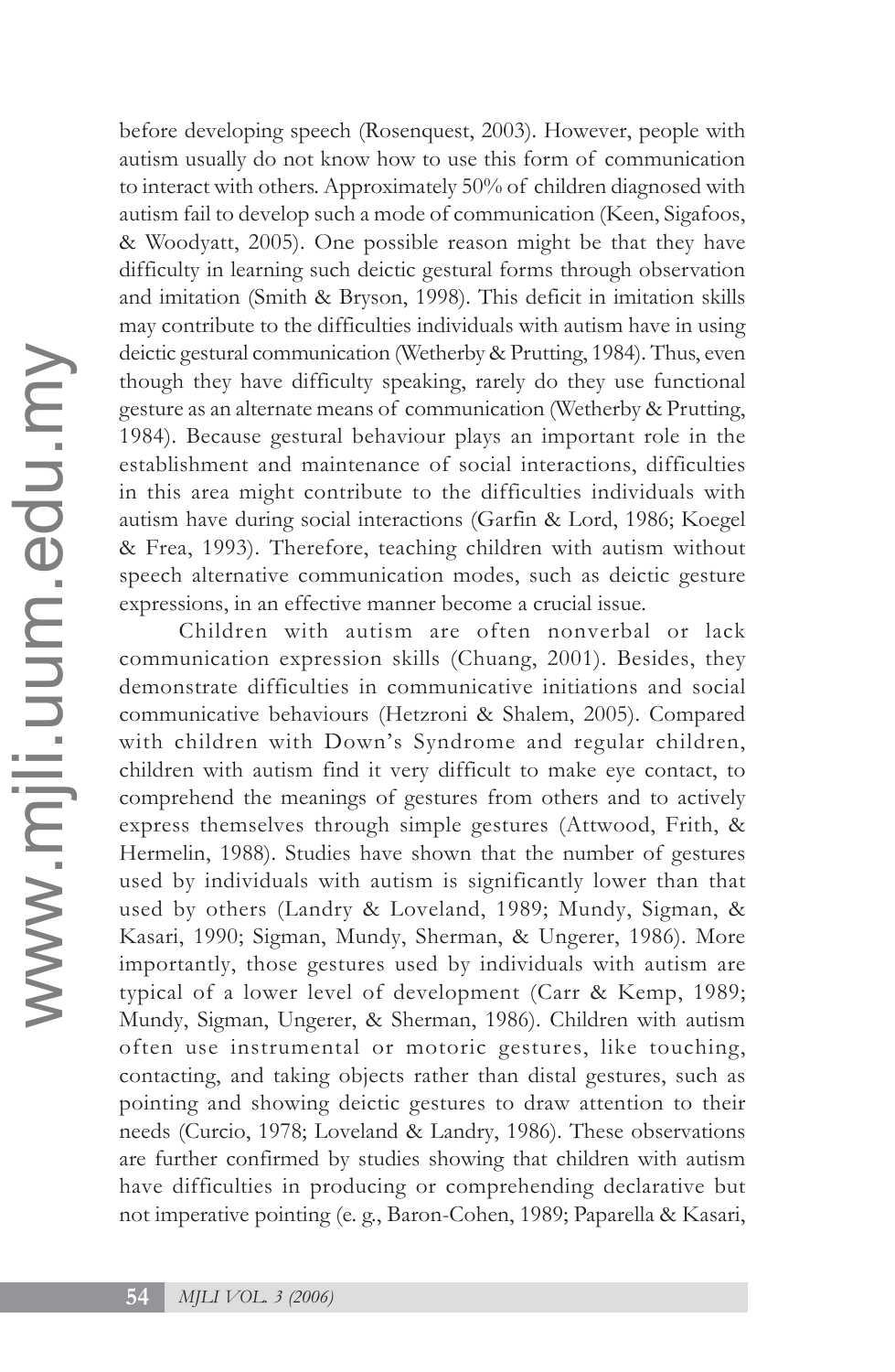2004). Loveland and Landry (1986) even found that it is difficult for children with autism to comprehend the meaning of task stimuli when they are provided with gesture and verbal prompts. However, they also found that children with autism could perform better in linguistic tasks while given gesture prompts. Although research has defined the extent of the impairment in gestural communication, little research to date has demonstrated that gestural communication can be taught successfully to individuals with autism (Buffington, Krantz, McClannahan, & Poulson, 1998; Carr & Kemp, 1989). Due to a lack of research on teaching of gestural communication to children with autism, the current study focused on teaching deictic gestural responses. The purpose of this current study was to examine the efficacy of modeling, prompting, and reinforcement in deictic gestural instruction on communication behaviour of a student with autism.

## **METHOD**

#### **Student and Setting**

The participant, Jamie was an eight-year-old boy and classified as autism spectrum disorders with absence of speech. Jamie studied in a self-contained class which included one teacher and one teacher assistant in a regular elementary school located in central Taiwan. He could recognize some concrete objects or items and took care of himself independently. However, he often showed poor attention and a lack of eye contact. His social emotion seemed unstable and he easily cries in typical situations. In addition, he never exhibited deictic gesture communication behaviour to express his needs. Instead, he would take objects directly without requesting permission.

#### **Measures**

The independent variable was the gesture instruction, and the dependent variable was the communication behaviour, including the frequency of motoric gesture communication and deictic gesture communication. Jamie's motoric gesture behaviour was defined as "nodding his head repetitively" or "taking preferred items directly without permission" while presenting preference items by the investigator. In contrast, his deictic gesture behaviour was defined as "pointing to the preferred items in a distance with his index finger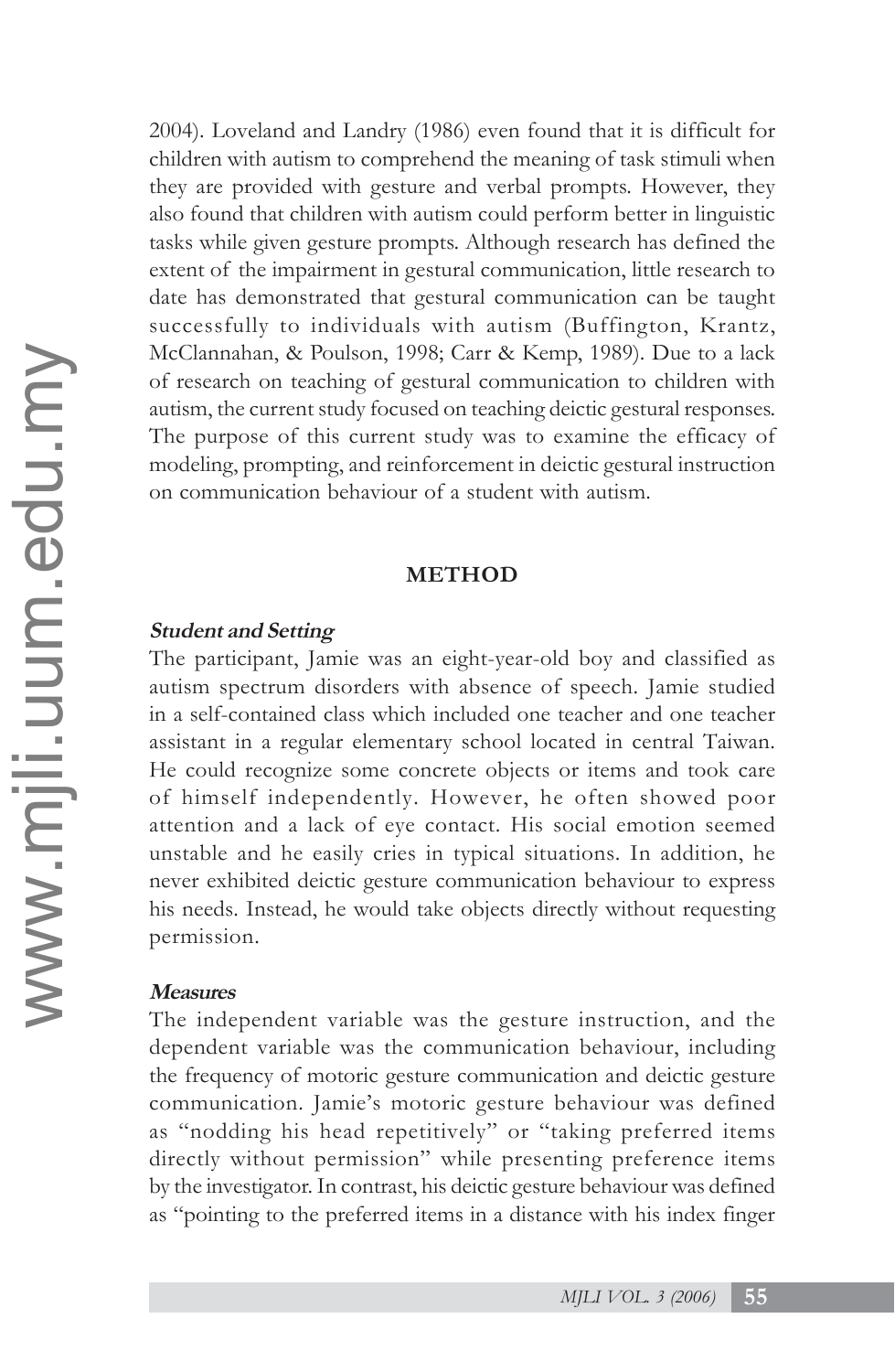and clasping the other fingers together" while presenting preference items. The investigator videotaped each condition using a videocassette recorder and a stopwatch. Two observers recorded the rates of communicative responses after presenting eight preferred items three times, respectively. All behavioural data were converted to percentage of frequency during which communicative behaviour occurred.

# **Interobserver Agreement**

Before conducting the gestural communicative training, two graduate students of special education were trained for 5 hours to use the observational system and reached a 90% agreement criterion, and then served as observers for all sessions. These two observers recorded data independently and compared data sheets simultaneously. Across experiments, an average of 26% of the sessions (range, 20% to 34%) was scored for interobserver agreement. An agreement was computed using an interval-byinterval agreement method to assess percentage agreement for the frequency of communicative behaviours (Kazdin, 1982). Interobserver agreement was computed by dividing the number of agreements by the number of agreements plus the number of disagreements and multiplying by 100%. The interobserver agreement for Jamie's motoric gesture and deictic gesture behaviour is 92% (85% to 100%) and 94% (90% to 100%), respectively.

# **Assessing Preference**

Before conducting gestural communicative training, object or edible preference ratings were determined by presenting five different kinds of objects or food/drink in a horizontal row. No instructions were given; the experimenter waited for the student to choose an item. The preference sessions began by seating the student with objects or food/drink in front of him. Five preassessment sessions were conducted. The student had free access to the preferred item for 30 minutes each session. Items for Jamie were chosen according to the reports of his classroom teachers. All items in Jamie's preference assessment consisted of manipulative toys or edibles. Preference was assessed using a multiple-stimulus without replacement (MSWO) procedure (DeLeon & Iwata, 1996). The experimenter presented 5 items to Jamie in a linear array. Jamie was permitted to choose one item from the array. After a particular item was chosen, he had 10s access to the item or to eat the food, after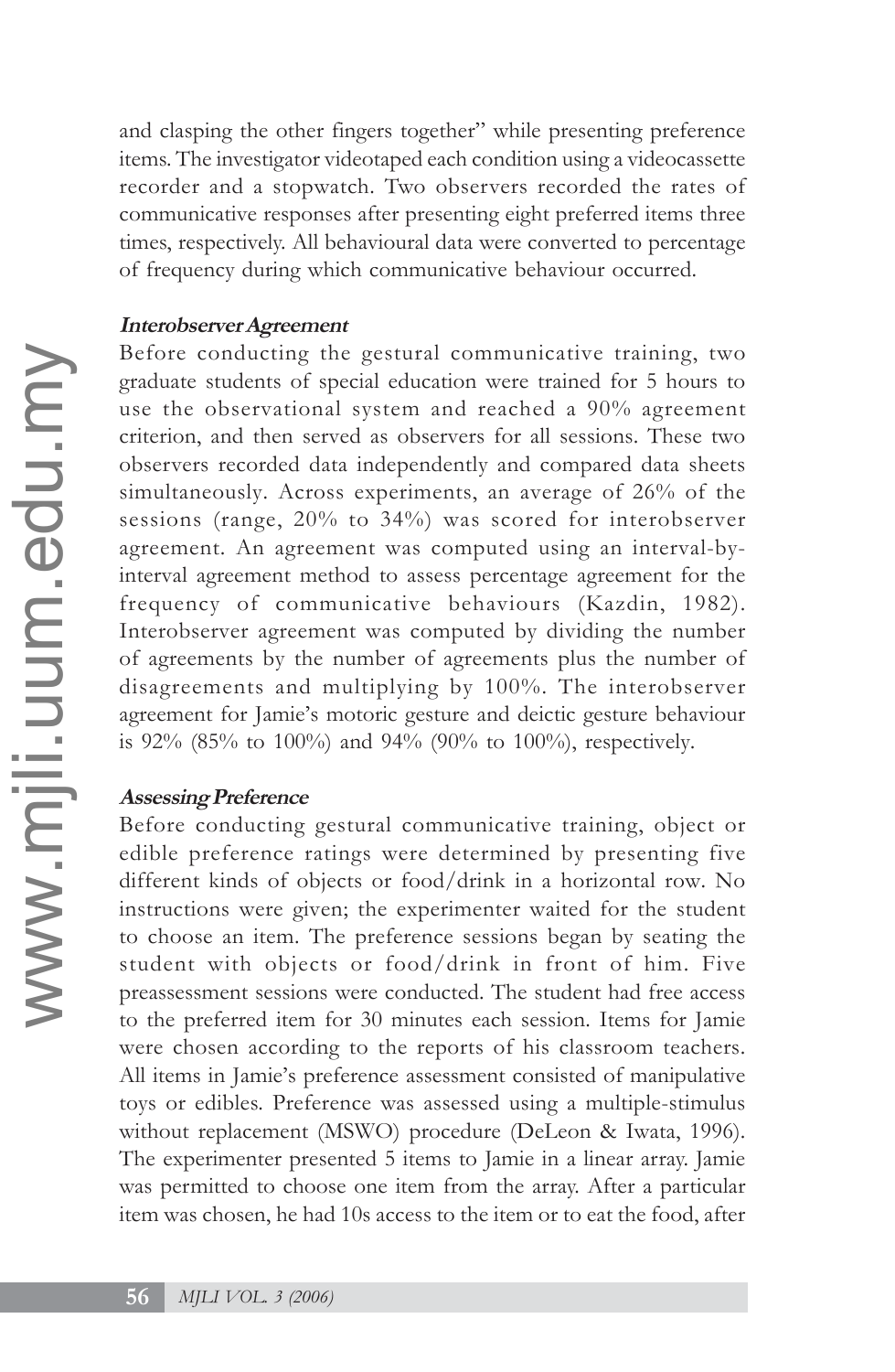which time the trials resumed. This procedure continued until all items were chosen, or until no choice was made. This procedure was repeated 3 times. Preference was determined as the percentage of times an item was selected. The more preferred items were incorporated into gestural communication training during the treatment evaluation phase. A single subject methodology was then used to detect the treatment effects for such communication training. The research design and procedure for conducting gestural instructions are addressed below.

### **Research Design**

A multiple probe across settings design was used to assess the effects of gestural communication training on Jamie's motoric gesture and deictic gesture behaviour. The frequency with communicative behaviour was the dependent variable. Gestural communicative instruction was the independent variable. All sessions were taken across eight preferred items. Thus, through observation and data records, the effects of treatment on communicative behaviours were assessed.

## **PROCEDURE**

#### **Baseline**

Before gestural instruction, frequencies of motoric gesture and deictic gesture behaviours were assessed in this baseline phase. During this phase, Jamie was seated next to the investigator. A preferred item (a toy, food, or drink) was presented on a desk in a separate room, classroom or home setting. When Jamie tried to get a favourite item, the investigator gave him a tiny piece of food (or drink) to taste or a toy to play with for 3 seconds and then moved the item up to a higher counter which Jamie could not reach without assistance. Then, the investigator asked him "Jamie, what do you want?" If Jamie pointed to the preferred item, such as food or a toy with his index finger within 5 seconds, the investigator would give him a larger piece of food (or drink) to taste or a toy to play with for 10 seconds. If an incorrect response or no response occurred within 5 seconds of the start of the interactive episode, the trial was terminated. The investigator provided eight preferred items three times in each probe for observation of Jamie's communicative behaviour. The student was exposed to baseline condition until his data were stable.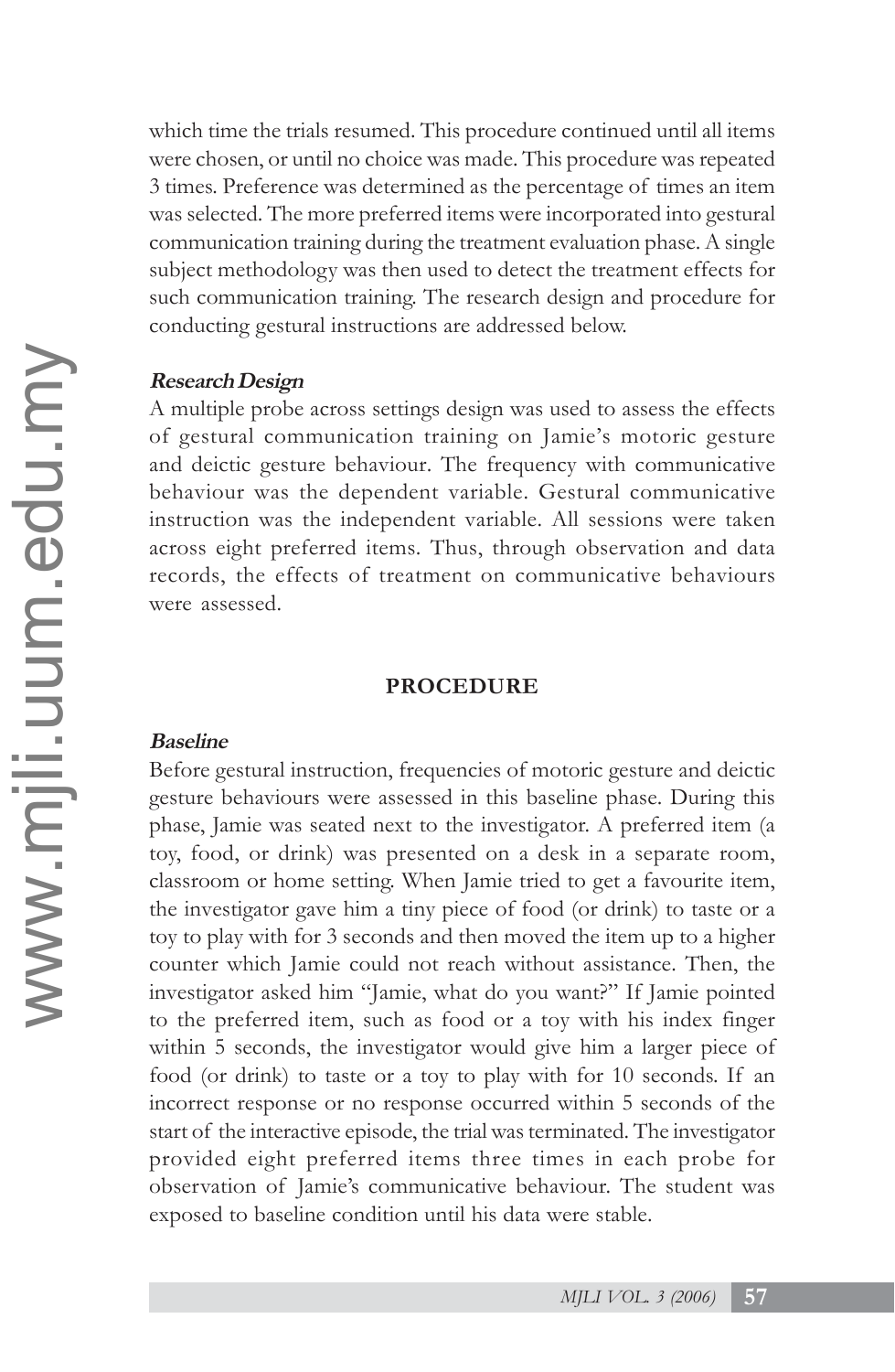# **Intervention**

During this phase, a treatment procedure, gestural instruction was applied to Jamie's communicative responses. First, Jamie was seated next to the investigator. A preferred item (a toy, food, or drink) was presented on a desk in a separate classroom. When Jamie tried to get a favourite item, the investigator gave him a tiny piece of food (or drink) to taste or a toy to play with for 3 seconds and then moved the item up to a higher counter which Jamie could not reach without assistance. Second, the investigator asked him "Jamie, what do you want?" If Jamie pointed to the preferred item, such as food or a toy with his index finger within 5 seconds, the investigator would give him a larger piece of food (or drink) to taste or a toy to play with for 10 seconds. In contrast, if Jamie couldn't point to the favorite item after 5 seconds elapsed, the investigator would model a correct deictic gestural response. If Jamie did not imitate the response, the investigator physically prompted him to exhibit the gestural response. Following this correction procedure, the trial was presented again. If the child made the correct gestural response, verbal praise was provided and the trial was terminated. If, again, an incorrect response occurred, the correction procedure was re-introduced. This process continued until the child independently exhibited the correct gestural response within 5 seconds of the start of the interactive episode. The prompts were faded until Jamie's percentage of this deictic gesture behaviour was above 80% lasting three sessions. Before formal evaluation of Jamie's communicative responses in each session, training and practice of deictic gesture proceeded for twenty minutes. Assessments and observation of Jamie's communicative behaviours were conducted three times a week almost at the same time each day.

# **Follow-up.**

The follow-up procedures were the same as those conducted in the baseline phase. The gestural instruction was no longer provided during this phase. Two weeks after the intervention phase, the investigator conducted one follow-up session to assess the effects of maintenance of gestural instruction.

# **Social validity**

At the end of communication training, teachers and parents were interviewed to examine the social validity of these treatment effects.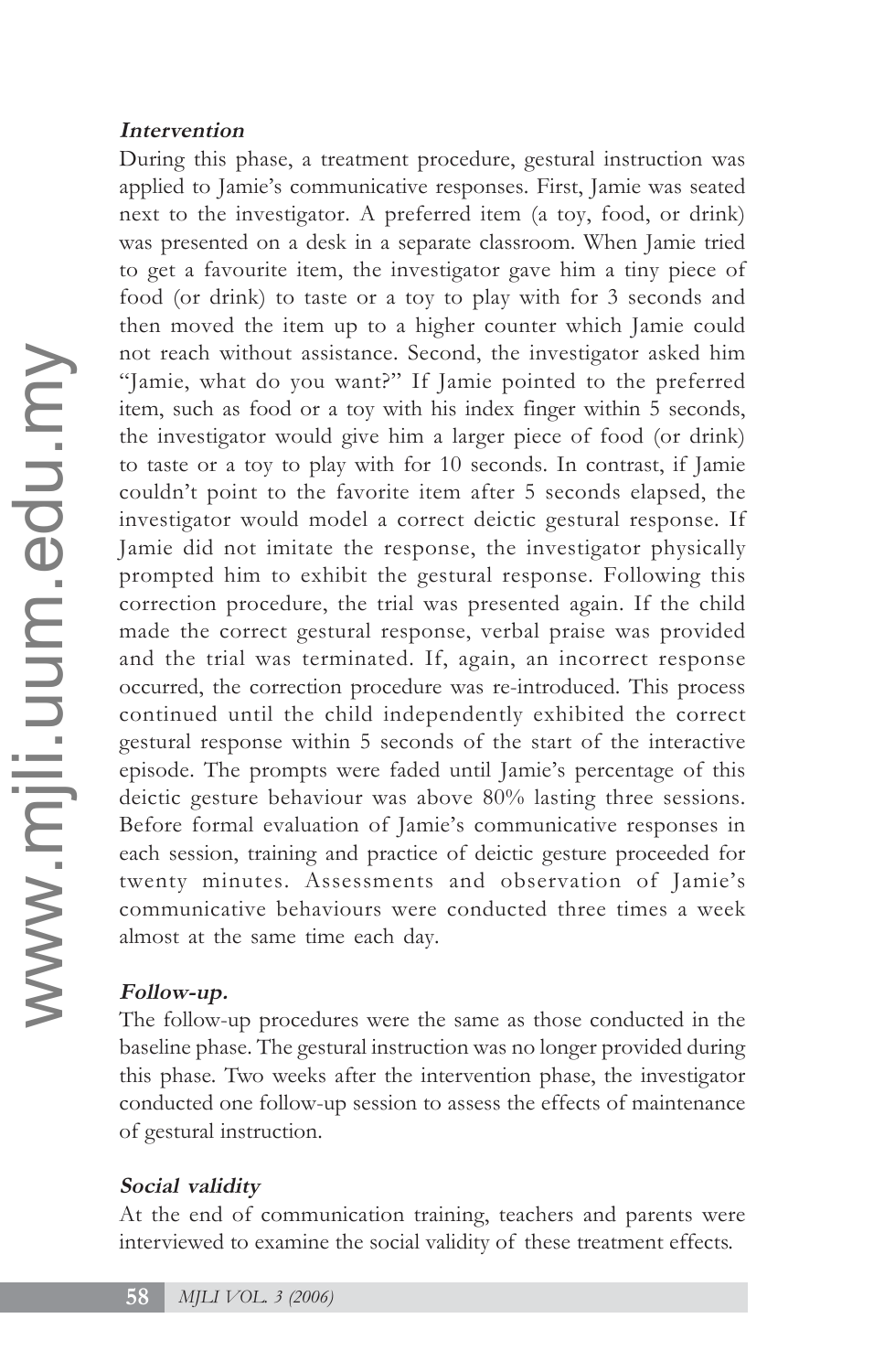#### **RESULTS**

Figure 1 shows the results of Jamie's gestural instruction across three separate settings. In the separate room setting, Jamie's mean percentage of motoric gesture responses occurring during the baseline was 88% (range, 81% to 91%). After 5 sessions of teaching him appropriate gestural communication to request a preferred item, his aberrant motoric behaviour was decreased to a mean percentage of 54% (range, 8% to 83%). Therefore, the investigator began to teach him appropriate gestural communication to request a preferred item in his classroom. In total, after 15 sessions of teaching Jamie appropriate gestural communication in this separate room setting, his aberrant motoric behaviour was decreased to a mean percentage of  $19\%$  (range,  $0\%$  to  $83\%$ ), and to a mean percentage of zero % in the last seven sessions. In contrast, Jamie's mean percentage of motoric gesture responses occurring in his classroom during the baseline probing phase was 84% (range, 71% to 91%). After 3 sessions of teaching him appropriate gestural communication to request a preferred item, his aberrant motoric behaviour dropped to a mean percentage of 24% (range, 4% to 50%). Therefore, the investigator began to teach him appropriate gestural communication to request a preferred item in the home setting. In total, after 10 sessions of teaching him appropriate gestural communication in his classroom, his aberrant motoric behaviour was decreased to a mean percentage of 8% (range, 0% to 50%), and to a mean percentage of zero % in the last five sessions. In the home setting, Jamie's mean percentage of motoric gesture responses occurring during the baseline probing phase was 89% (range, 83% to 96%). After 7 sessions of appropriate gestural instruction in this setting, his aberrant motoric behaviour decreased to a mean percentage of 17% (range,  $0\%$  to 83%), and almost near zero % in the last four sessions.

On the other hand, Jamie's deictic gesture behaviours showed an inverse pattern to those motoric gesture behaviours across the three different settings. In the separate room setting, Jamie's mean percentage of deictic gesture responses occurring during the baseline was 0% (range,  $0\%$  to  $0\%$ ). After 15 sessions of teaching him appropriate gestural communication to request a preferred item, his appropriate deictic behaviour was increased to a mean percentage of 73% (range, 0% to 100%), and to a mean percentage of 100 % in the last seven sessions.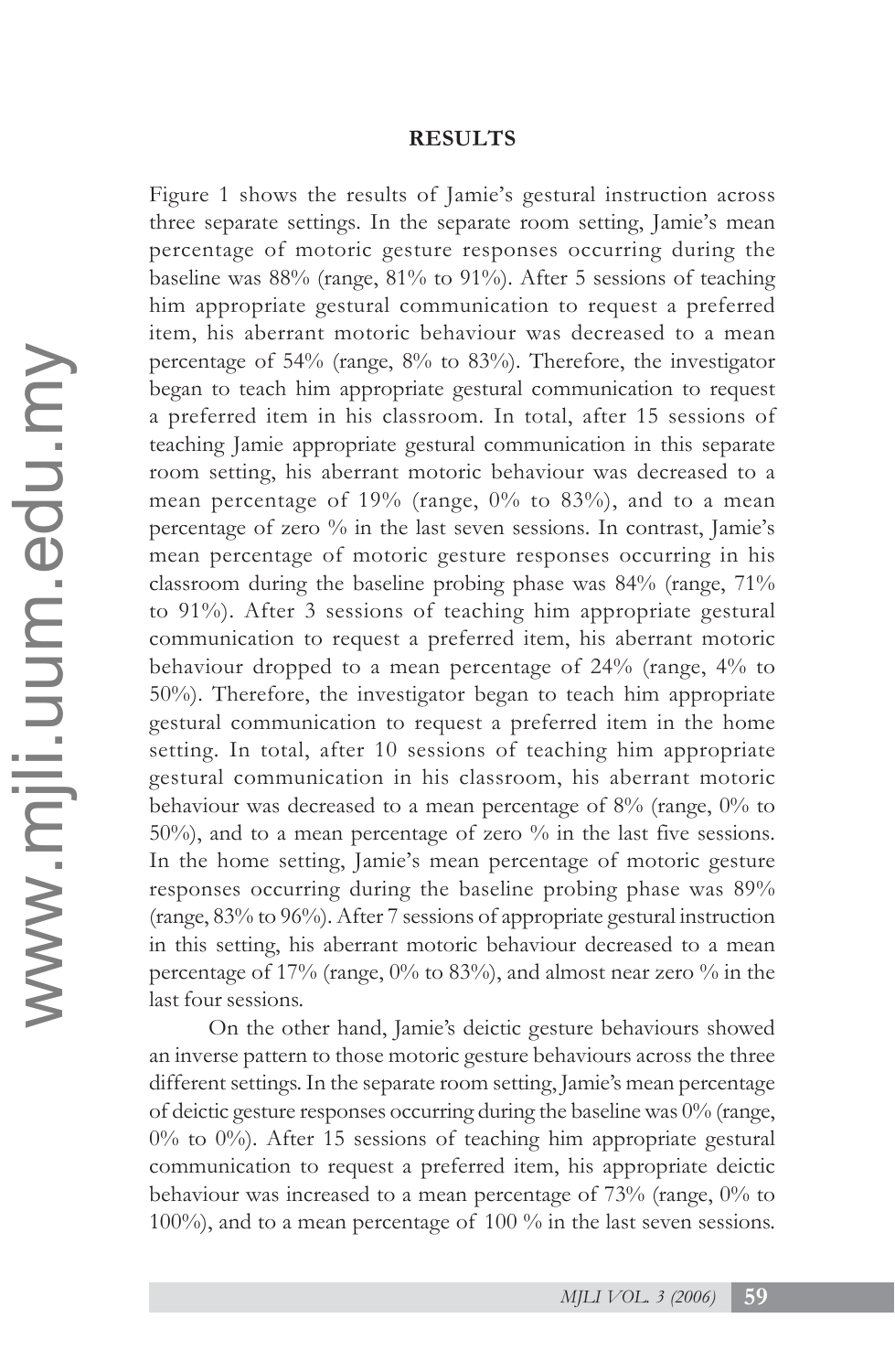

**Figure 1.** *Percentage of communicative responses for Jamie, across three settings*

In contrast, Jamie's mean percentage of deictic gesture responses occurring in his classroom during the baseline probing phase was 3% (range, 0% to 8%). After 10 sessions of teaching him gestural communication in his classroom, his appropriate deictic behaviour was increased to a mean percentage of 79% (range, 33% to 100%), and to a mean percentage of 100 % in the last three sessions. In the home setting, Jamie's mean percentage of deictic gesture responses occurring during the baseline probing phase was  $2\%$  (range, 0% to 8%). After 7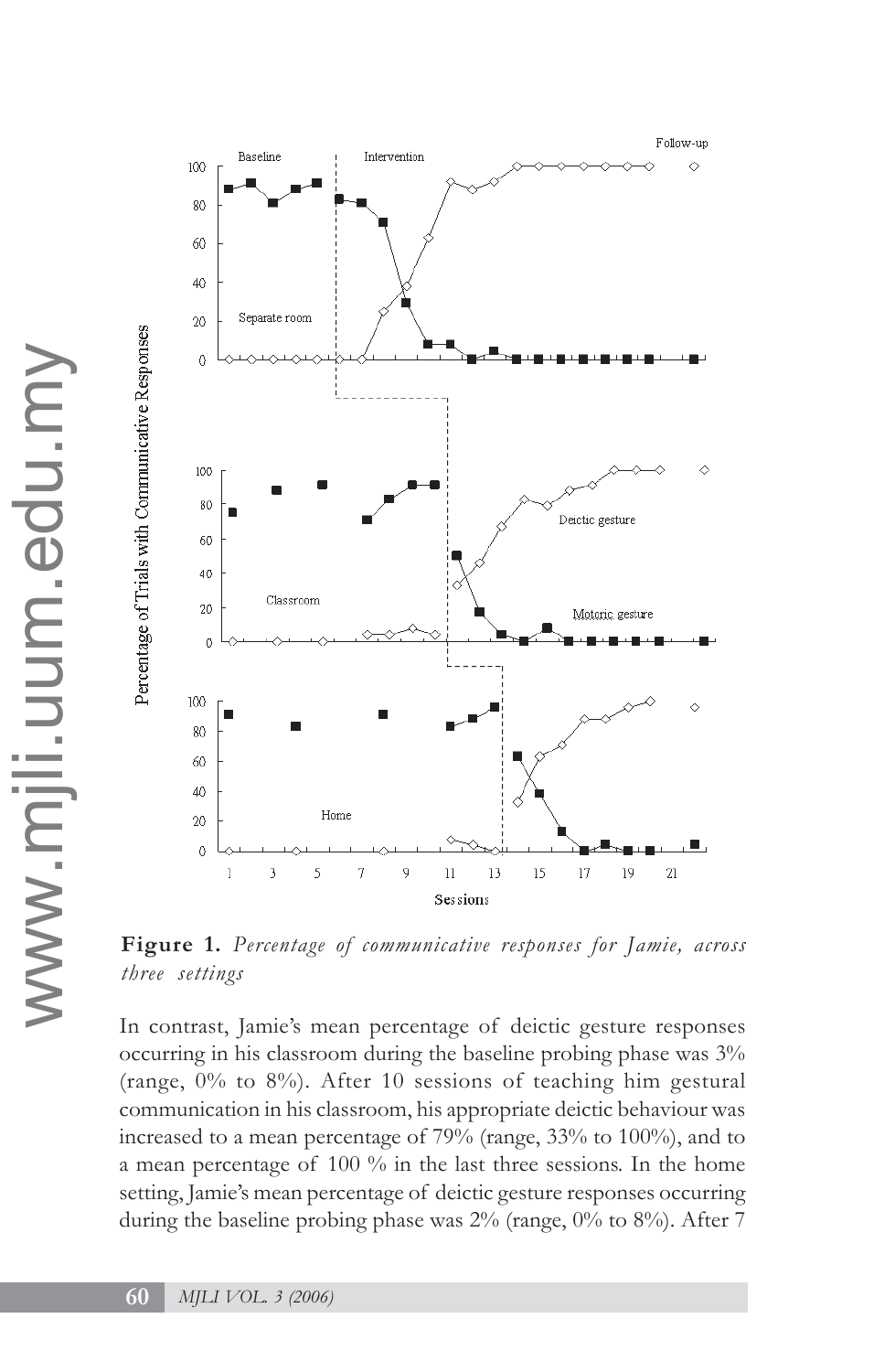sessions of gestural instruction in this setting, his appropriate deictic behaviour was increased to a mean percentage of 77% (range, 33% to 100%).

As for the follow-up sessions, Jamie's communicative behaviour was reassessed again after two weeks. The behavioural data from Figure 1 indicated that percentages of motoric gesture responses were 0% in the separate room, 0% in the classroom, and 4% in the home setting, respectively. In contrast, Jamie's deictic gesture responses were 100% in the separate room, 100% in the classroom, and 96% in the home setting, respectively.

Finally, both teachers and parents interviewed showed a positive attitude toward the gesture instruction, and confirmed progression on the deictic communication performance of this student. After the experiment, Jamie's teachers affirmed they would continue to use gesture instruction to enhance his communication abilities.

The results from this experimental intervention suggest that gesture instruction could effectively increase the rates of deictic gesture responses and decrease the rates of inappropriate motoric responses. Additionally, treatment effects of gestural instruction could be successfully maintained for at least two weeks. The satisfactory responses from Jamie's parents and teachers further confirm the social validity of gestural instruction on improving deictic communication for Jamie in both home and school settings.

# **DISCUSSION**

Results of the current study demonstrate that gesture instruction could successfully increase Jamie's levels of deictic gesture behaviour and decrease his levels of inappropriate motoric behaviour. Jamie used little or no gestural communication prior to the intervention. With the introduction of gestural instruction that contained modeling, prompting, and reinforcement, Jamie learned to use deictic gestural responses in the presence of preferred stimuli presented by the investigator during an interactive episode. This is consistent with Buffington et al. (1998), and Carr and Kemp (1989) who also found that gesture instruction could effectively enhance the levels of deictic gestural communication and reduce inappropriate communicative behaviour in children with autism. For example, Carr and Kemp's (1989) study showed that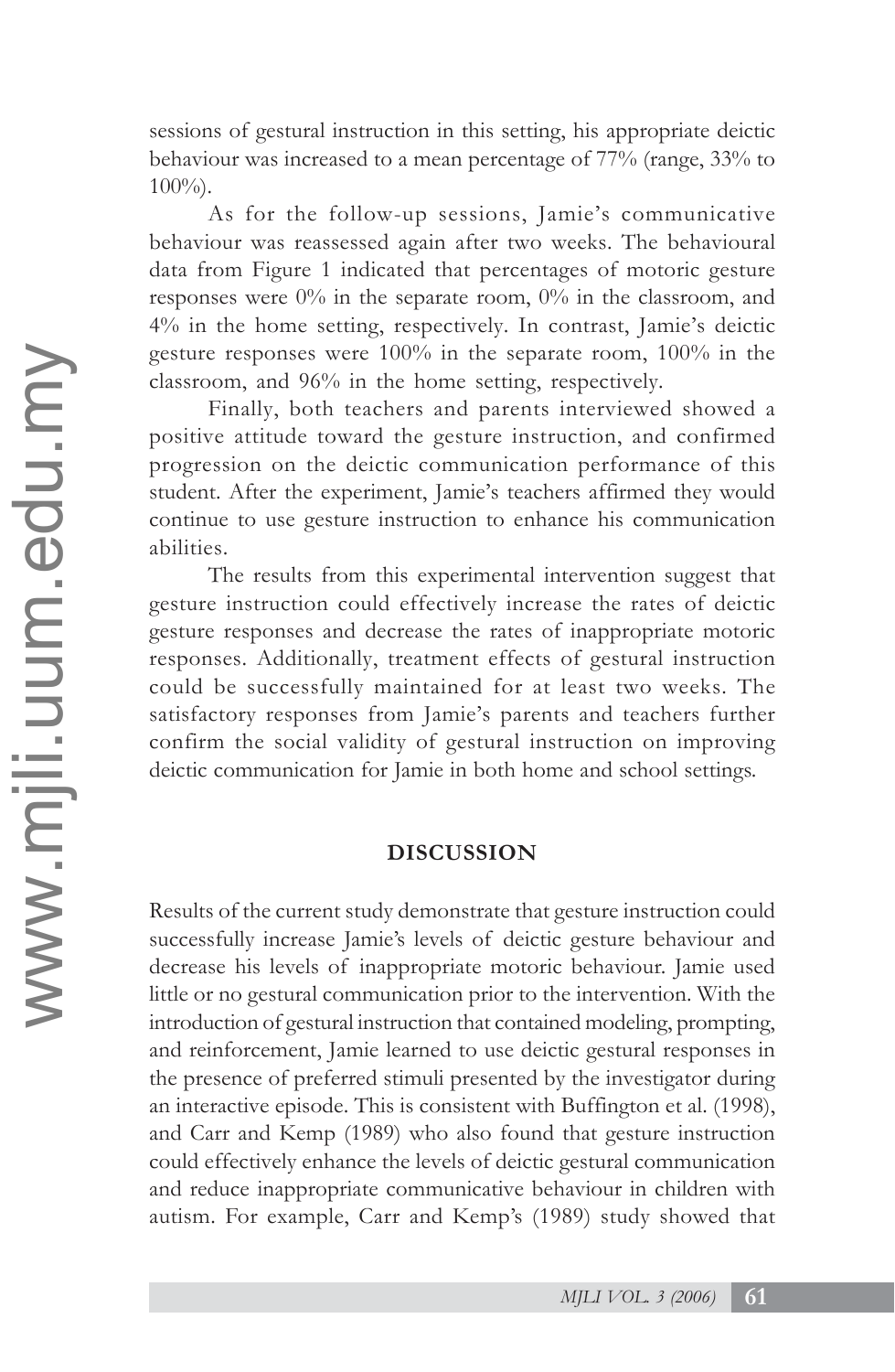children with autism often used contact communication to request adults' assistance during baseline. After an intervention of deictic gestural instruction, contacting behaviour gradually disappeared and was substituted by appropriate deictic behaviour.

Generalization of the gestural behaviour from the training setting to a novel setting was also assessed in the current experiment. The findings suggest that generalization of the trained responses did not occur in the presence of preferred stimuli presented in a novel setting. For example, Jamie's communicative behaviour was dramatically changed after initial introduction of gestural intervention at the separate room setting, but at the same time, remained almost unchanged without intervention during a classroom or home setting. These results are inconsistent with the findings of Buffington et al. (1998) who conducted gestural communication training to four children with autism and found the generalization of verbal and gestural responses from the training setting to a novel classroom setting. It could be that participants in Buffington et al.'s study had better imitation and verbal expression abilities and therefore, found it easier to discriminate between the different stimuli and improve communicative responses between novel settings. Another possible reason why our participant had difficulty with generalization might be that he often stereotyped in everything in the settings.

Finally, the social validity measures taken in this study suggest that the participant's behaviour appeared more socially appropriate after treatment. Teachers and parents consistently rated posttreatment video scenes as more socially appropriate than baseline video scenes. However, the follow-up sessions were conducted two weeks after intervention in the current study (see Figure 1). At best, it could demonstrate the short term effectiveness of withdrawing treatments. The long term effects of maintenance in gestural instruction still remain uncertain. Extended analyses and studies to support such maintenance effects are needed.

#### **REFERENCES**

Attwood, A., Frith, U., & Hermelin, B. (1988). The understanding and use of interpersonal gestures by autistic and down's syndrome children. *Journal of Autism and Developmental Disorders, 18* (2), 241-257.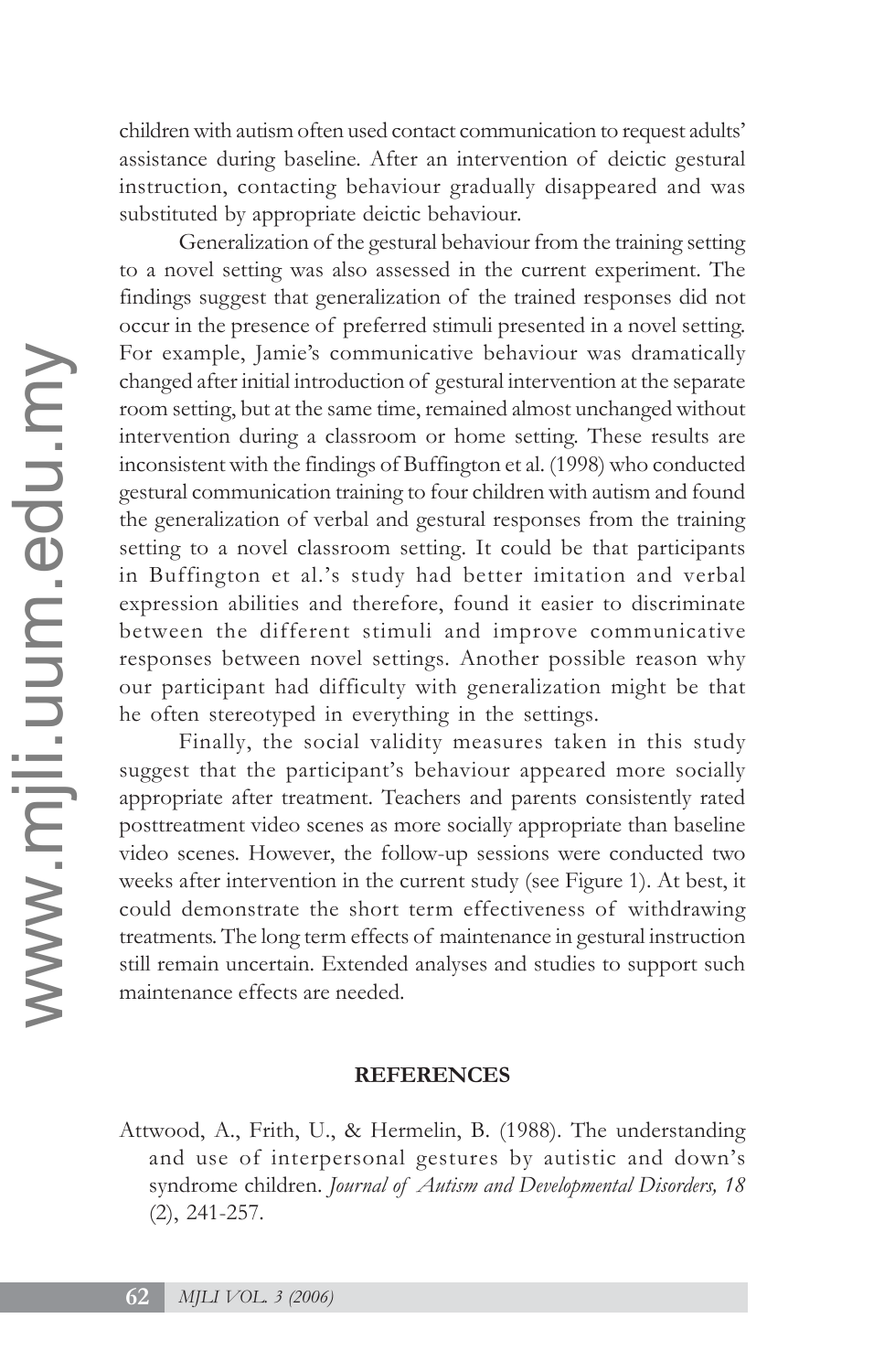- Baron-Cohen, S. (1989). Perceptual role-taking and protodeclarative pointing in autism. *British Journal of Developmental Psychology, 7,* 113-127.
- Buffington, D. M., Krantz, P. J., McClannahan, L. E., & Poulson, C. L. (1998). Procedures for teaching appropriate gestural communication skills to children with autism. *Journal of Autism and Developmental Disorders, 28* (6), 535-544.
- Carr, E. G., & Kemp, D. C. (1989). Functional equivalence of autistic leading and communicative pointing: Analysis and treatment. *Journal of Autism and Developmental Disorders*, *19* (4) , 561-578.
- Chuang, M-F. (2001). The effects of alternative communication training on communication ability and problem behaviour of autistic children with low functionality.
- Curcio, F. (1978). Sensorimotor functioning and communication in mute autistic children. *Journal of Autism and Childhood Schizophrenia*, *8* (3), 281-292.
- DeLeon, I. G., & Iwata, B. A. (1996). Evaluation of a multiplestimulus presentation format for assessing reinforcer preferences. *Journal of Applied Behaviour Analysis, 29,* 519–533.
- Garfin, D. G., & Lord, C. (1986). Communication as a social problem in autism. In E. Schopler & G. B. Mesibov (Eds.), *Social behaviour in autism* (pp. 133-149). New York: Plenum Press.
- Hetzroni, O. E., & Shalem, U. (2005). From logos to orthographic symbols: A multilevel fading computer program for teaching nonverbal children with autism. *Focus on Autism and other Developmental Disabilities, 20,* 201-212.
- Kasari, C., Sigman, M., Mundy, R, & Yirmiya, N. (1990). Affective sharing in the context of joint attention interactions of normal, autistic, and mentally retarded children. *Journal of Autism and Developmental Disorders, 20,* 87-100.
- Kazdin, A. E. (1982). Single-case research designs. New York: Oxford University Press.
- Keen, D., Sigafoos, J., & Woodyatt, G. (2005). Teacher responses to the communicative attempts of children with autism. *Journal of Developmental and Physical Disabilities, 17,* 19-33.
- Koegel, R. L, & Frea, W D. (1993). Treatment of social behaviour in autism through the modification of pivotal social skills. *Journal of Applied Behaviour Analysis, 26,* 369-377.